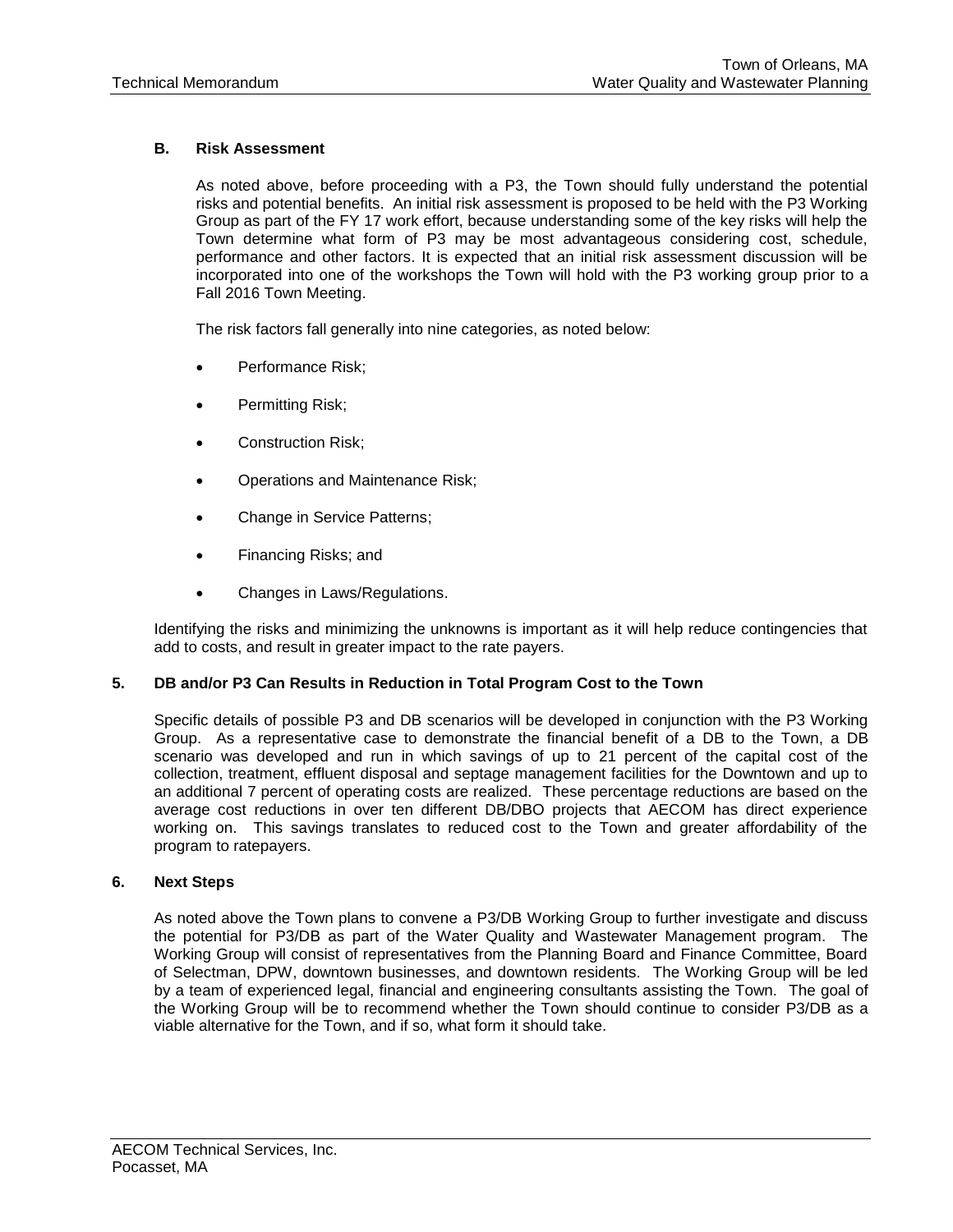# **B. Overview of Use/Function of P3 in Water Quality and Wastewater Planning; Reducing Cost and Increasing Affordability**

The primary use of P3 in water quality and wastewater planning is to introduce private equity and management structure into the construction and operation of the wastewater infrastructure, potentially reducing overall construction and operations costs, and thus the outlay of public dollars and associated financial burden to ratepayers. Private equity in water quality and wastewater programs has been demonstrated in many cases to reduce overall project costs due to lower labor costs (i.e. avoiding need to comply with Davis Bacon Act), to reduce costs due to more aggressive, professional management techniques (e.g. equipment inventory sharing) and to produce an expedited overall implementation schedule.

In addition to cost reduction, P3 has the potential benefit of reducing risk to the public entity by shifting some of the performance, construction, operation and compliance risks to the private entity. All risks must be evaluated closely when considering a P3 to confirm suitability for a particular application. The evaluation of risk is often done through having the key participants complete a risk assessment to evaluate all aspects of the project, from pre-development through construction and operations and monitoring. Allocation of final risk is then documented in a contractual agreement between the owner and private entity.

# **C. Design Build or Design Build Operate as Possible Procurement Option.**

Design-Build (DB) is a form of project implementation in a P3. However, DB has been successfully utilized on many water and wastewater projects in New England and nationally even when these projects are not P3. In a DB, the Town would select and execute a single contract with a single entity to both design and construct the desired facility. There are two types of design-build project implementation being commonly used in water and wastewater projects. These are progressive design build and fixed price design build.

In a progressive design build the procurement is conducted in two phases. In Phase 1 the Owner develops a request for proposals and conducts a qualifications based selection (QBS) selection of a design build firm based on qualifications, experience, and in some cases preliminary engineering services. In Phase 2 the selected DB firm conducts engineering to approximately the 60% design level and provides the Owner with a Guaranteed Maximum Price (GMP) to complete the design and construct the project. If the GMP is accepted by the Owner, the DB firm completes the design and construction of the project. The Owner also has the option of not accepting the GMP and completing the project on a traditional basis if it deems this approach to be in its best interest. Advantages of a progressive DB approach include all the typical advantages of a design build project such as quicker implementation, single source responsibility, and shifting of risks from the Owner to the design builder. Other advantages can include reduced up front procurement costs for the Owner because significant bridging documents such as an indicative design need not be produced by the Owner to implement a progressive design build.

In a fixed price design build procurement the Owner typically completes, with the services of a technical advisor, a basis of design report and/or 25 to 30 percent preliminary design documents of the facilities to be constructed, to provide a basis for soliciting DB proposals. The Town may also go through a pre-qualification process to request and review bidder qualifications and generate a short list of three but no more than five potential DB teams. The Owner's technical advisor may also serve as the Owner's Representative for the procurement of the contractor, and provide oversight during the remaining design and construction phases of the project.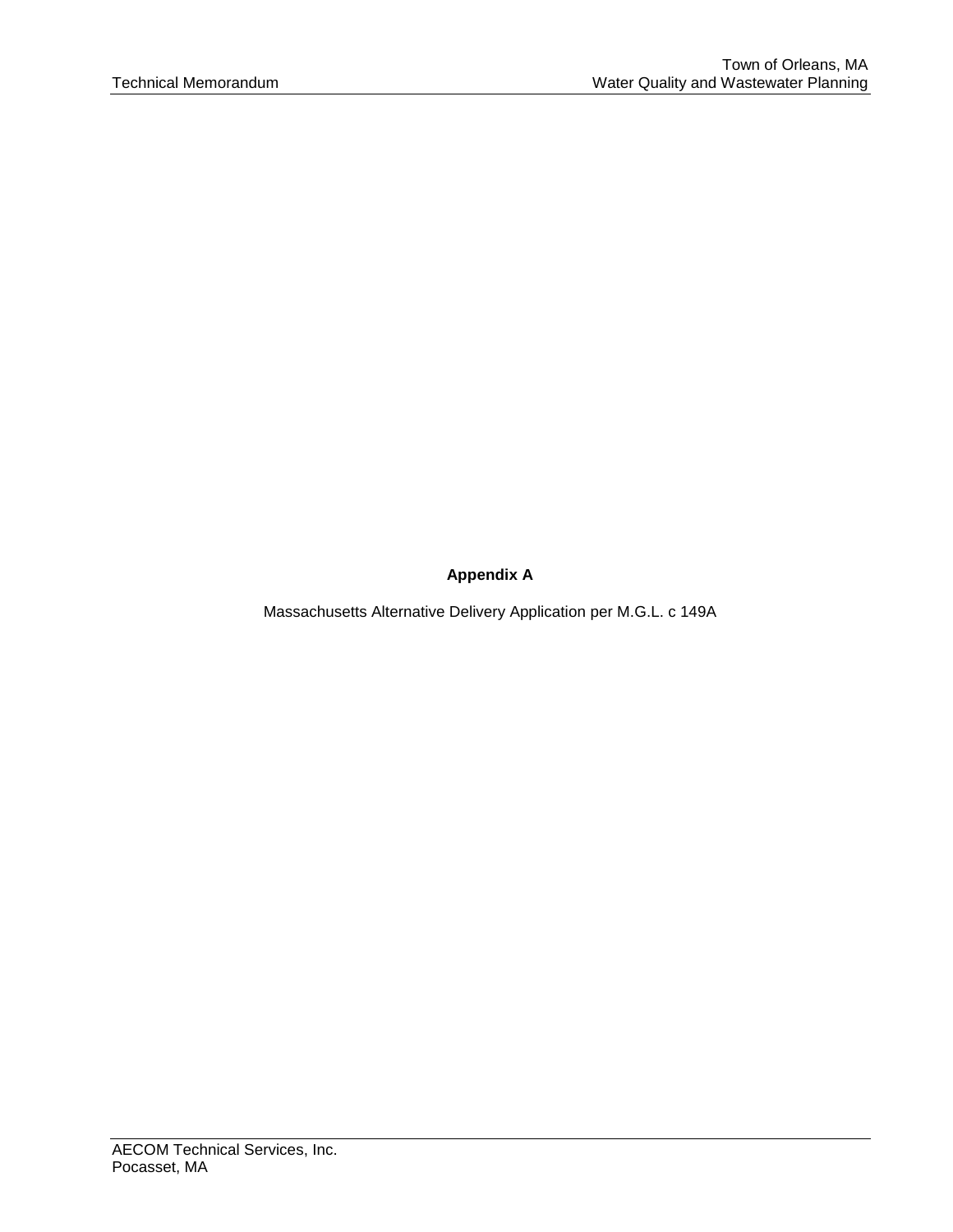Design-build represents a complete integration of engineering design, procurement and construction, and often results in expedited schedules due to the elimination of separate bidding step and the ability to fast track the project, fewer change orders and claims, collaboration between all the project parties, shifting of risk to the DB contractor, and provides early price certainty for the Owner. A design build project can also contain an operations component. In a design-build-operate (DBO) project, the DBO contractor would also operate the facility.

Because of the advantages described above design build is becoming a popular project implementation method nationwide. AECOM's experience with DB or DBO projects are they can reduce capital costs by an average of 21 percent over traditional project delivery and may reduce O&M costs by an average of 5 percent. DB also has potential to reduce the overall time for project implementation by 6 to 12 months due to reduced procurement time and the ability to fast track Depending on the size of the project, the design build phase (engineering, permitting, and construction) can take between 24-30 months. When operations are included the typical length for the operations contracts are between 10 and 20 years with potential for renewal at the Owner's discretion.

In Massachusetts alternative delivery projects are authorized in accordance with M.G.L. c 149A. An application (see Appendix A) must be submitted to the Office of the Inspector General for approval and issuance of a Notice to Proceed Letter before a community can proceed with implementation of an alternative delivery project. For building construction contracts estimated to cost \$5MM or more, awarding authorities have the option of using Construction Management at Risk (CM at risk) delivery method. For public works construction contracts estimated at \$5MM or more, awarding authorities have the option of using the design-build method (Designing and Constructing Public Facilities, Office of Inspector General, 2014). According to the Inspector General's office, a design-build procurement method can only be used for horizontal public works projects, and if a building containing a laboratory or restroom facilities is included, the CM at risk method must be employed (Kolesar, Office of Inspector General, May 13, 2016). Thus for wastewater management projects that include treatment facilities with laboratories and restroom facilities, communities have obtained separate legislative approval to employ design-build or design-build operate.

A Bill is currently before the House and Senate to allow the DB/ DBO procurement method for buildings and facilities and associated collection and other infrastructure used for stormwater or wastewater treatment and disposal (Massachusetts Bill No 1722, 1/6/15).

It is estimated that the time frame to obtain legislative approval, prepare a DB or DBO procurement package and solicit for a DB contractor is between 12 to 18 months. To save time on the overall effort, communities often proceed with development of the DB procurement package concurrently with the legislative approval effort.

# **3. Advantages and Disadvantages of P3**

A. P3s have the potential to be advantageous to the Town, but there are also potential disadvantages that the Town should be aware of. All the potential advantages and disadvantages need to be fully vetted with the Town and its technical, legal and financial representatives before any commitments are made. Table 3-1 provides a partial list of some of the anticipated advantages and disadvantages as they relate to potential P3 for the Downtown Water Quality and Wastewater Planning program. Specific advantages and disadvantages depend on the form the P3 would take and the specific terms and conditions of the contractual arrangement. The goal of the Town would be to eliminate or minimize risk through negotiated contract terms and conditions.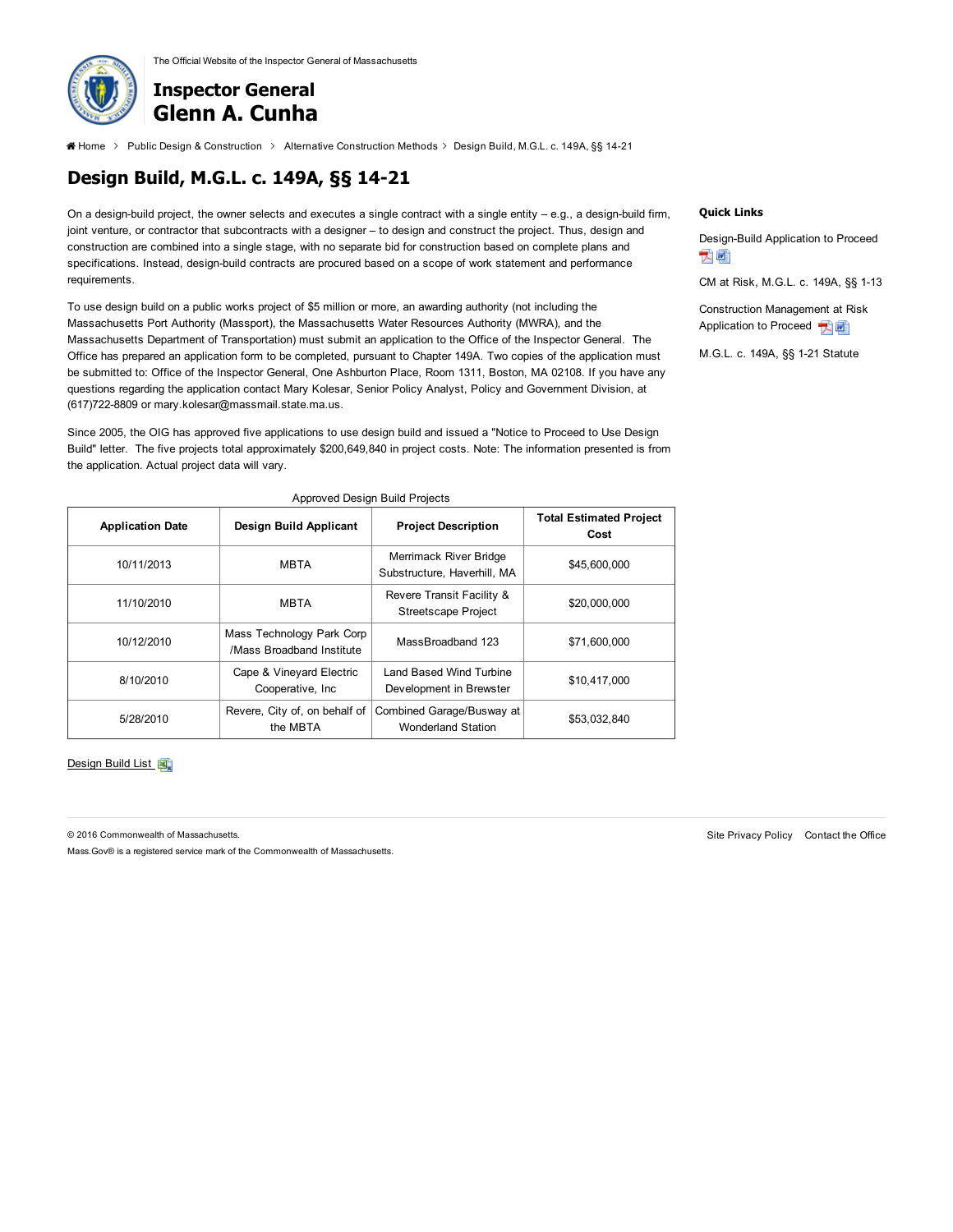| <b>Potential Advantages</b> |                                                                                                                                                                                                                                                   |           | <b>Potential Disadvantages</b>                                                                           |
|-----------------------------|---------------------------------------------------------------------------------------------------------------------------------------------------------------------------------------------------------------------------------------------------|-----------|----------------------------------------------------------------------------------------------------------|
|                             | Shared capital cost with private equity partner                                                                                                                                                                                                   | $\bullet$ | Risk of developer default                                                                                |
|                             | Reduced program capital and/or operating<br>cost due to privatization incentives such as<br>bonus payments for expedited completion of<br>construction<br>performance<br>increased<br>or<br>(measured against regulatory compliance<br>standards) | $\bullet$ | Operations<br>risk<br>(equipment<br>not<br>maintained; performance standards<br>not met, etc.)           |
|                             | Identifying long-term value for money through<br>appropriate risk transfer to private sector over<br>life of project                                                                                                                              |           | Less control of project design after DB<br>contract (if DB is used as procurement<br>method) is executed |
|                             | Introduces private sector<br>innovation<br>to<br>provide better and potentially more efficient<br>public services                                                                                                                                 | $\bullet$ | Uncontrolled change orders, to extent<br>they are not controlled<br>via the<br>negotiated contract       |
|                             | Expedited schedule                                                                                                                                                                                                                                | $\bullet$ | Unanticipated regulatory<br>changes<br>imposing additional<br>compliance<br>responsibilities             |
|                             | Ownership retention                                                                                                                                                                                                                               | $\bullet$ | Potential risk of rate increases due to<br>insurance premium hikes                                       |

## **Table 3-1 – Summary of Key P3 Potential Advantage and Disadvantages**

#### **4. Identification of Potential P3 Opportunities in Orleans**

#### **A. Exploration of Possible P3 and DB Opportunities**

The Consensus Plan calls for the provision of wastewater collection, treatment and disposal facilities to serve the approximately 350 properties in the Downtown Area. The currently proposed plan is for a collection system of gravity and low pressure sewers, a 250,000 gpd treatment facility at Overland Way (the former Tri-Town Septage Treatment Facility) , and groundwater discharge of treated effluent at a site to be confirmed. The estimated cost of that program is \$42MM. A DB or P3 to construct and operate the wastewater collection, treatment and disposal facilities could take several different forms. For example, the Town could select a DB contractor to design, construct and operate any or all of the collection, central treatment, effluent disposal, and septage management facilities. Alternatively, the Town could encourage the development of multiple cluster systems developed by one or more private developers to provide wastewater service to individual developments.

Because of interest by the Town in P3, AECOM conducted an initial workshop for the Orleans Board of Selectmen in February 2016 to provide an overview of P3 and also to discuss Design-Build as a procurement method (refer to Appendix B). The workshop generated substantial discussion, particularly because of interest on the part of a private developer owning property in the Downtown area to possibly develop a wastewater treatment and disposal system to serve his own development, and make excess capacity available to the Town.

The private developer has approximately 15 acres of property in the Downtown area. The Developer has proposed to construct a wastewater treatment and effluent disposal facility to serve his own development, and has indicated that some additional capacity may be available for additional wastewater flow from other Downtown properties. The Developer has indicated that his development would need approximately 55,000 gpd (ADF) of wastewater treatment and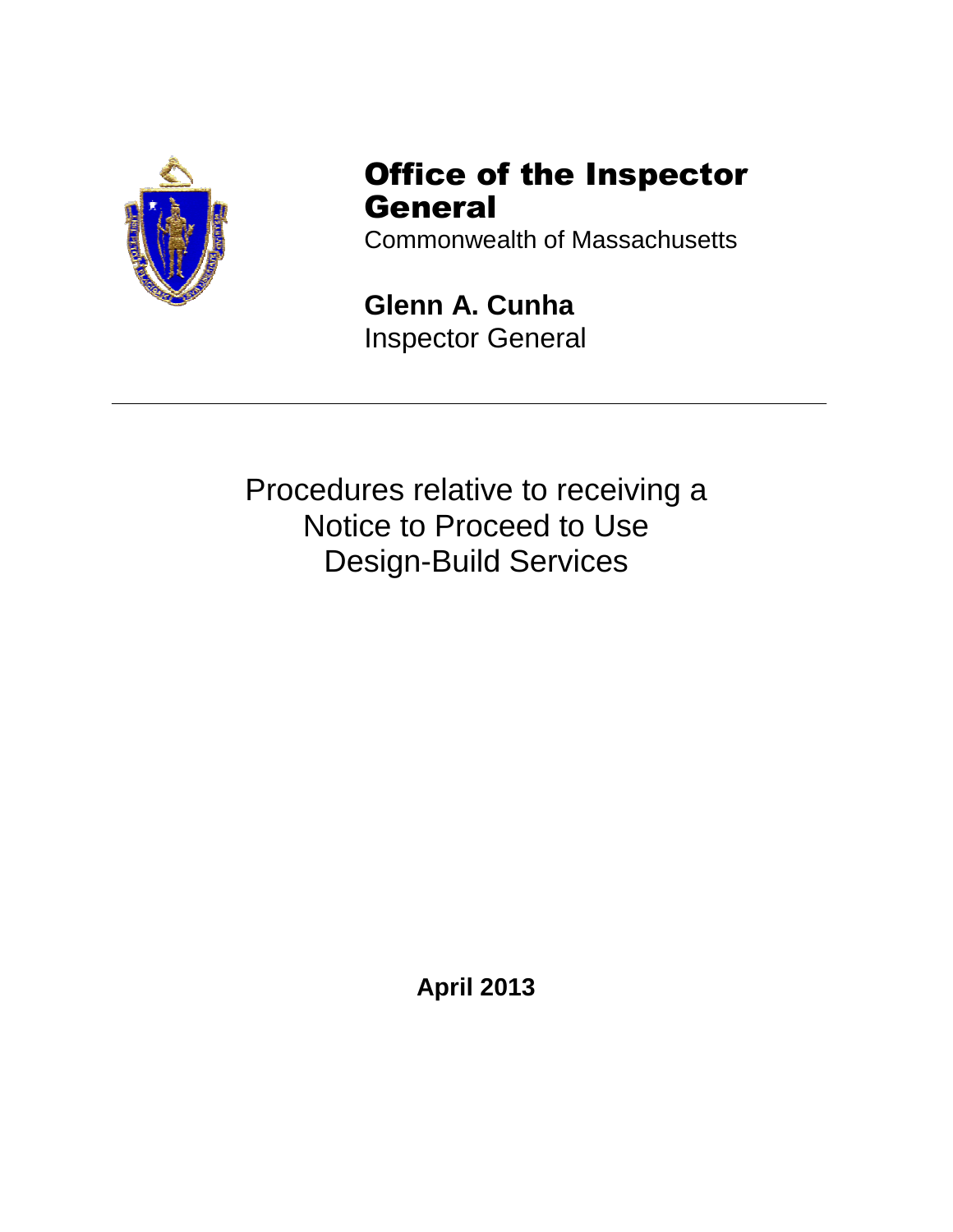disposal capacity. Initial hydrogeological study indicates that his property may have capacity to accommodate 135,000 gallons of groundwater discharge of treated effluent. The estimated capacity to serve all properties in the Downtown area is 250,000 mgd including 16,000 gpd of septage. The additional capacity provided by the private developer to treat other Downtown flow thus would not be sufficient to handle the anticipated total flow required within the planning period. The Town would need to provide additional treatment capacity of approximately 195,000 gpd, and disposal capacity of 115,000 gpd to handle flow expected to be generated in the Downtown over the course of the planning period. Thus the Town plans to continue to explore opportunities with the private developer, while still investigating options for a P3 to provide wastewater treatment and effluent disposal facility to serve a portion or all of the Downtown area.

Because there are a number of factors that need to be considered prior to proceeding with a P3, the Town is proposing to convene a Working group composed of stakeholders from different facets of the Town government, the business community and downtown residents to participate in the discussion. The Town plans to hold another workshop with a P3 Working Group in early summer to further discuss the forms a P3 may take in Orleans, the steps that are needed to pursue a P3 in Massachusetts, and potential options for the Town. A number of issues will be discussed with the Working Group including the following:

- Confirmation of components included in the P3 proposal-collection, treatment, disposal and/or septage;
- Ownership of the collection and/or treatment/disposal/septage management infrastructure;
- Capital financing plan;
- New, non-resident revenue generating sources;
- Rate-payer base and user rates;
- Engagement of all private sector entities;
- Establishing a wastewater management district;
- Defining compatible and town-acceptable rezoning plan;
- D/B, D/B/O or conventional design with contract operations including: procurement plan, key terms and conditions (T&Cs);
- Establishing a "phased" build-out of downtown with respect to D/B/O contract provisions;
- Regulatory acceptance;
- Monitoring and Regulatory compliance- who is responsible and who pays; and
- Operation and maintenance requirements for the Town.

The list of questions and topics to be discussed will be further developed in advance of the workshop so that the workshop will provide a solid basis for the Town to decide whether there is sufficient basis to pursue a P3 as a cornerstone of the Water Quality and Wastewater Management Program.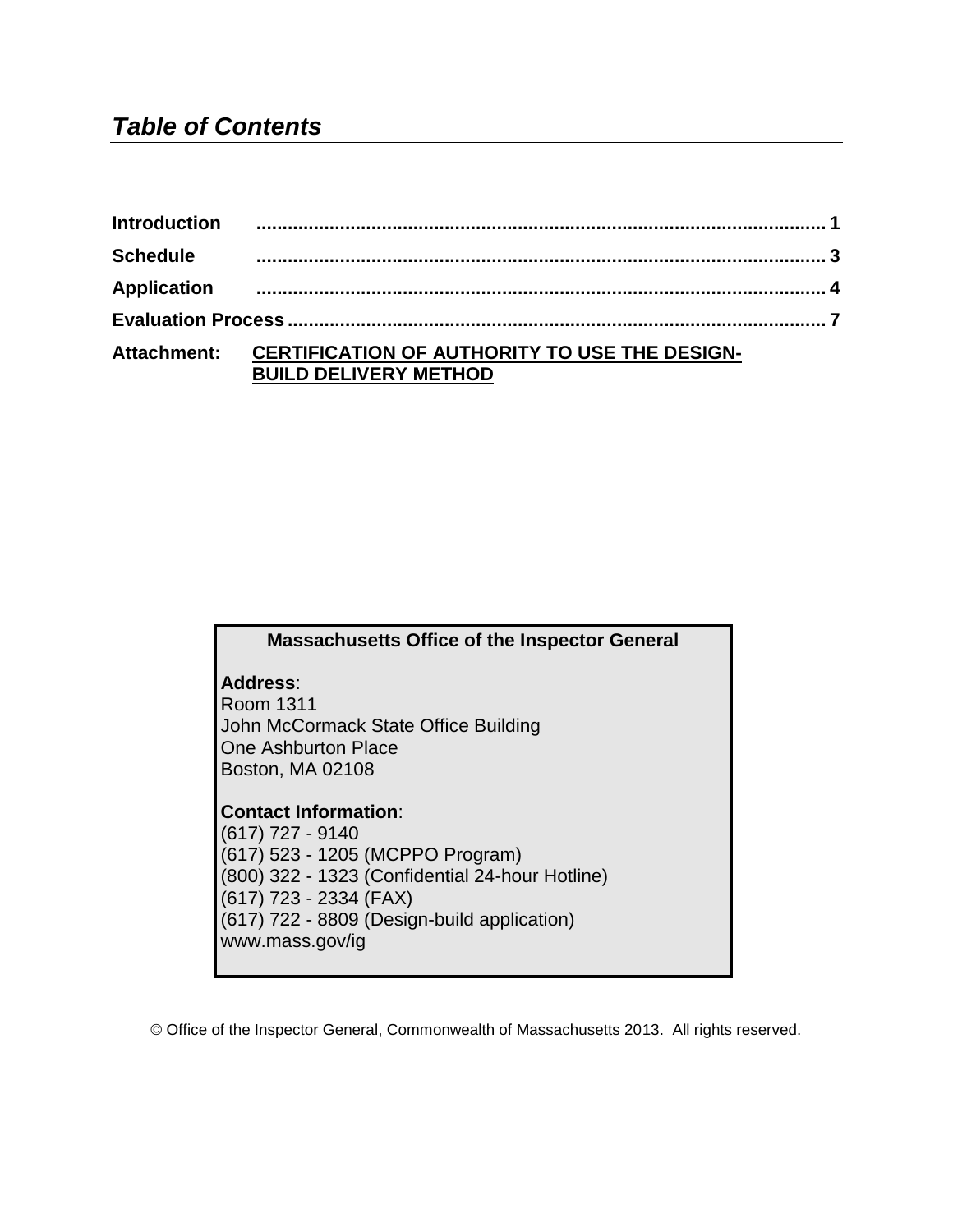# **B. Risk Assessment**

As noted above, before proceeding with a P3, the Town should fully understand the potential risks and potential benefits. An initial risk assessment is proposed to be held with the P3 Working Group as part of the FY 17 work effort, because understanding some of the key risks will help the Town determine what form of P3 may be most advantageous considering cost, schedule, performance and other factors. It is expected that an initial risk assessment discussion will be incorporated into one of the workshops the Town will hold with the P3 working group prior to a Fall 2016 Town Meeting.

The risk factors fall generally into nine categories, as noted below:

- Performance Risk;
- Permitting Risk;
- Construction Risk;
- Operations and Maintenance Risk;
- Change in Service Patterns;
- Financing Risks; and
- Changes in Laws/Regulations.

Identifying the risks and minimizing the unknowns is important as it will help reduce contingencies that add to costs, and result in greater impact to the rate payers.

# **5. DB and/or P3 Can Results in Reduction in Total Program Cost to the Town**

Specific details of possible P3 and DB scenarios will be developed in conjunction with the P3 Working Group. As a representative case to demonstrate the financial benefit of a DB to the Town, a DB scenario was developed and run in which savings of up to 21 percent of the capital cost of the collection, treatment, effluent disposal and septage management facilities for the Downtown and up to an additional 7 percent of operating costs are realized. These percentage reductions are based on the average cost reductions in over ten different DB/DBO projects that AECOM has direct experience working on. This savings translates to reduced cost to the Town and greater affordability of the program to ratepayers.

#### **6. Next Steps**

As noted above the Town plans to convene a P3/DB Working Group to further investigate and discuss the potential for P3/DB as part of the Water Quality and Wastewater Management program. The Working Group will consist of representatives from the Planning Board and Finance Committee, Board of Selectman, DPW, downtown businesses, and downtown residents. The Working Group will be led by a team of experienced legal, financial and engineering consultants assisting the Town. The goal of the Working Group will be to recommend whether the Town should continue to consider P3/DB as a viable alternative for the Town, and if so, what form it should take.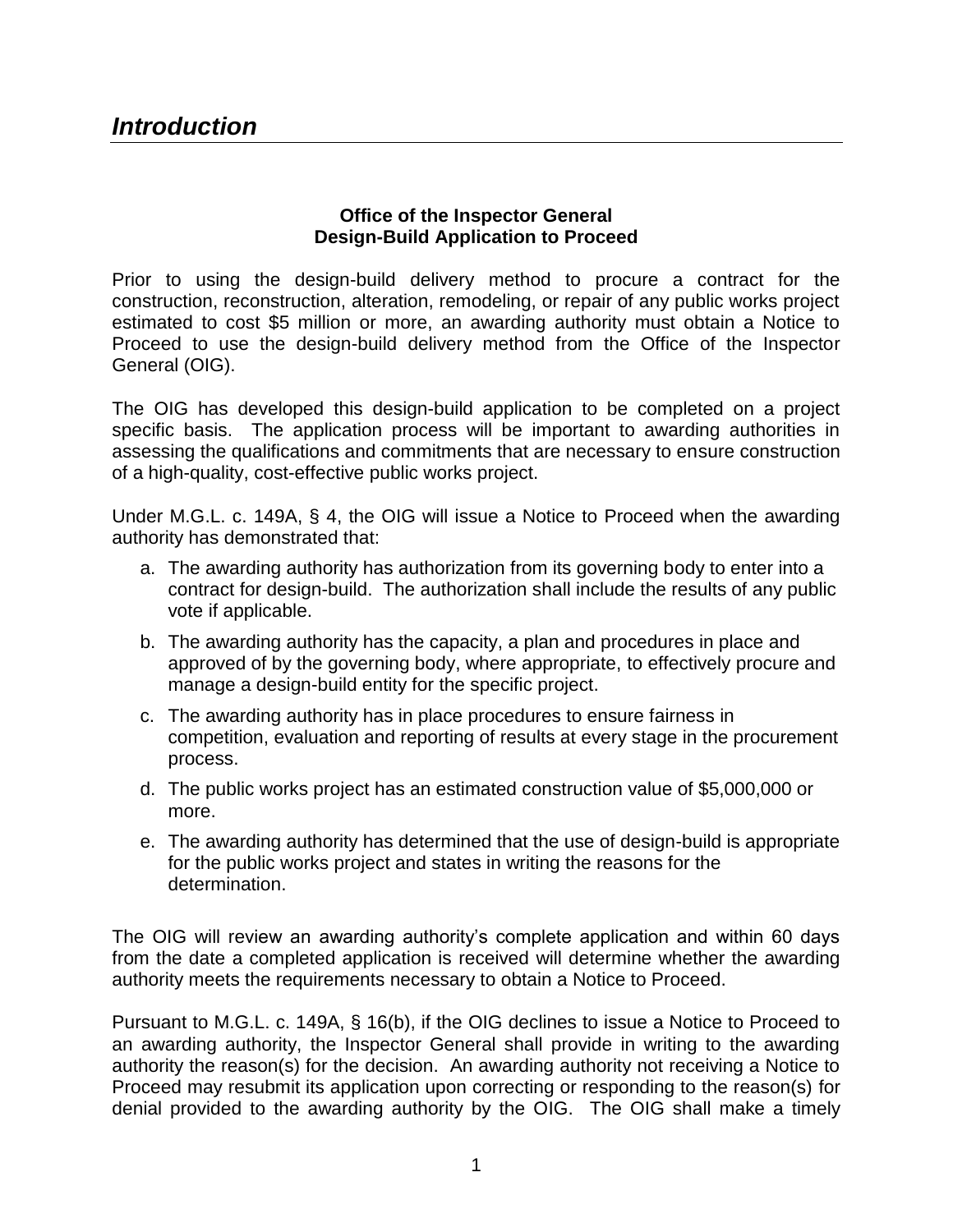# **Appendix A**

Massachusetts Alternative Delivery Application per M.G.L. c 149A